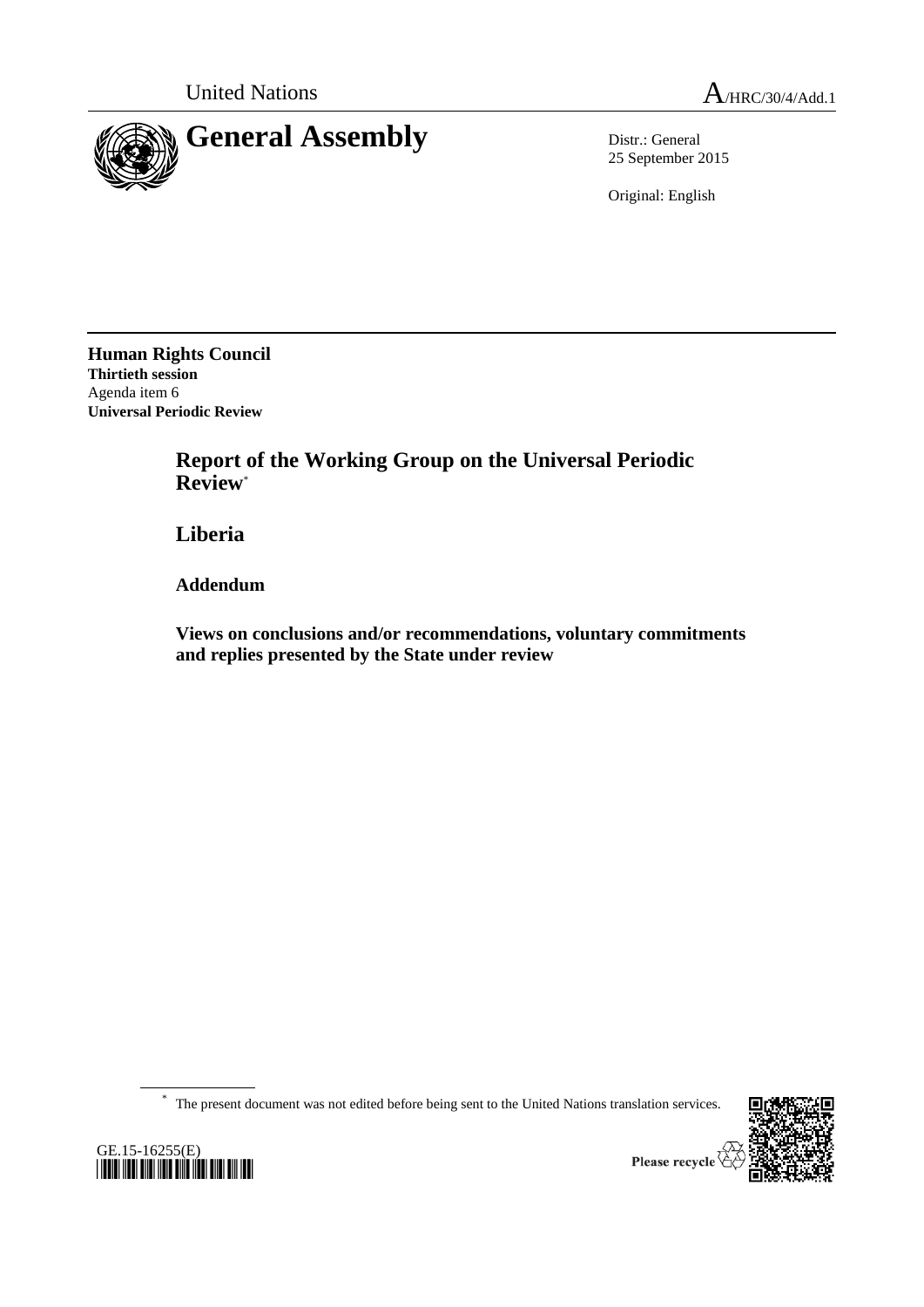The Republic of Liberia welcomes, once again, the recommendations made by Member States and would like to reaffirm its sustained commitment to the protection and promotion of the human rights. Liberia has carefully considered the recommendations in consultation with relevant stakeholders and respectfully submits the following responses to the Human Rights Council.

| Recommendations | Liberian positions | Explanatory notes                                                                                                                                                                                                                                                                                                                                                                                                                                                                                                                                                                          |
|-----------------|--------------------|--------------------------------------------------------------------------------------------------------------------------------------------------------------------------------------------------------------------------------------------------------------------------------------------------------------------------------------------------------------------------------------------------------------------------------------------------------------------------------------------------------------------------------------------------------------------------------------------|
| 1.              | Noted              | Liberia is already a party to many of the core international<br>human rights instruments. Liberia favorably considers the<br>signature and ratification of other human rights instruments.<br>However, Liberia chooses to note this recommendation due to<br>its broad nature.                                                                                                                                                                                                                                                                                                             |
| 2.              | Noted              | See No. 1.                                                                                                                                                                                                                                                                                                                                                                                                                                                                                                                                                                                 |
| 3.              | Noted              | See No. 1.                                                                                                                                                                                                                                                                                                                                                                                                                                                                                                                                                                                 |
| 4.              | Noted              | See No. 1.                                                                                                                                                                                                                                                                                                                                                                                                                                                                                                                                                                                 |
| 5.              | Accepted           | Liberia acceded to CEDAW in 1984 and is therefore already a<br>State Party. Liberia has signed the ICRMW and intends to<br>ratify the ICRMW in due course.                                                                                                                                                                                                                                                                                                                                                                                                                                 |
| 6.              | Noted              | Liberia has not yet signed the Optional Protocol to the<br>ICESCR but views signature favorably.                                                                                                                                                                                                                                                                                                                                                                                                                                                                                           |
| 7.              | Accepted           | Liberia has already ratified OP-CAT and looks forward to<br>working with the Subcommittee on the Prevention of Torture<br>to implement the OP-CAT.                                                                                                                                                                                                                                                                                                                                                                                                                                         |
| 8.              | Accepted           | Liberia has signed the Optional Protocol to CEDAW and<br>intends to ratify it in due course.                                                                                                                                                                                                                                                                                                                                                                                                                                                                                               |
| 9.              | Accepted           | Liberia warmly welcomes all the recommendations relating to<br>the protection of the rights of the child; hence, Liberia intends<br>to ratify the Optional Protocols on the rights of the child during<br>the implementation period of the National Human rights Action<br>Plan as evident in the fact that Liberia has already taken<br>legislative measures to domesticate the protocol. Article 3,<br>section 22 of the 2011 Children's Law enshrines the right of<br>children to be protected from violence during armed conflict,<br>and prohibits the recruitment of child soldiers. |
| 10.             | Noted              | See No. 9.                                                                                                                                                                                                                                                                                                                                                                                                                                                                                                                                                                                 |
| 11.             | Accepted           | See No. 9.                                                                                                                                                                                                                                                                                                                                                                                                                                                                                                                                                                                 |
| 12.             | Noted              | See No. 9.                                                                                                                                                                                                                                                                                                                                                                                                                                                                                                                                                                                 |
| 13.             | Accepted           | See No. 9.                                                                                                                                                                                                                                                                                                                                                                                                                                                                                                                                                                                 |
| 14.             | Accepted           | See No. 9.                                                                                                                                                                                                                                                                                                                                                                                                                                                                                                                                                                                 |
| 15.             | Accepted           | See No. 9.                                                                                                                                                                                                                                                                                                                                                                                                                                                                                                                                                                                 |
| 16.             | Accepted           | See No. 9.                                                                                                                                                                                                                                                                                                                                                                                                                                                                                                                                                                                 |
| 17.             | Accepted           | Liberia remains committed to protecting all with in its border<br>from politically motivated disappearances.                                                                                                                                                                                                                                                                                                                                                                                                                                                                               |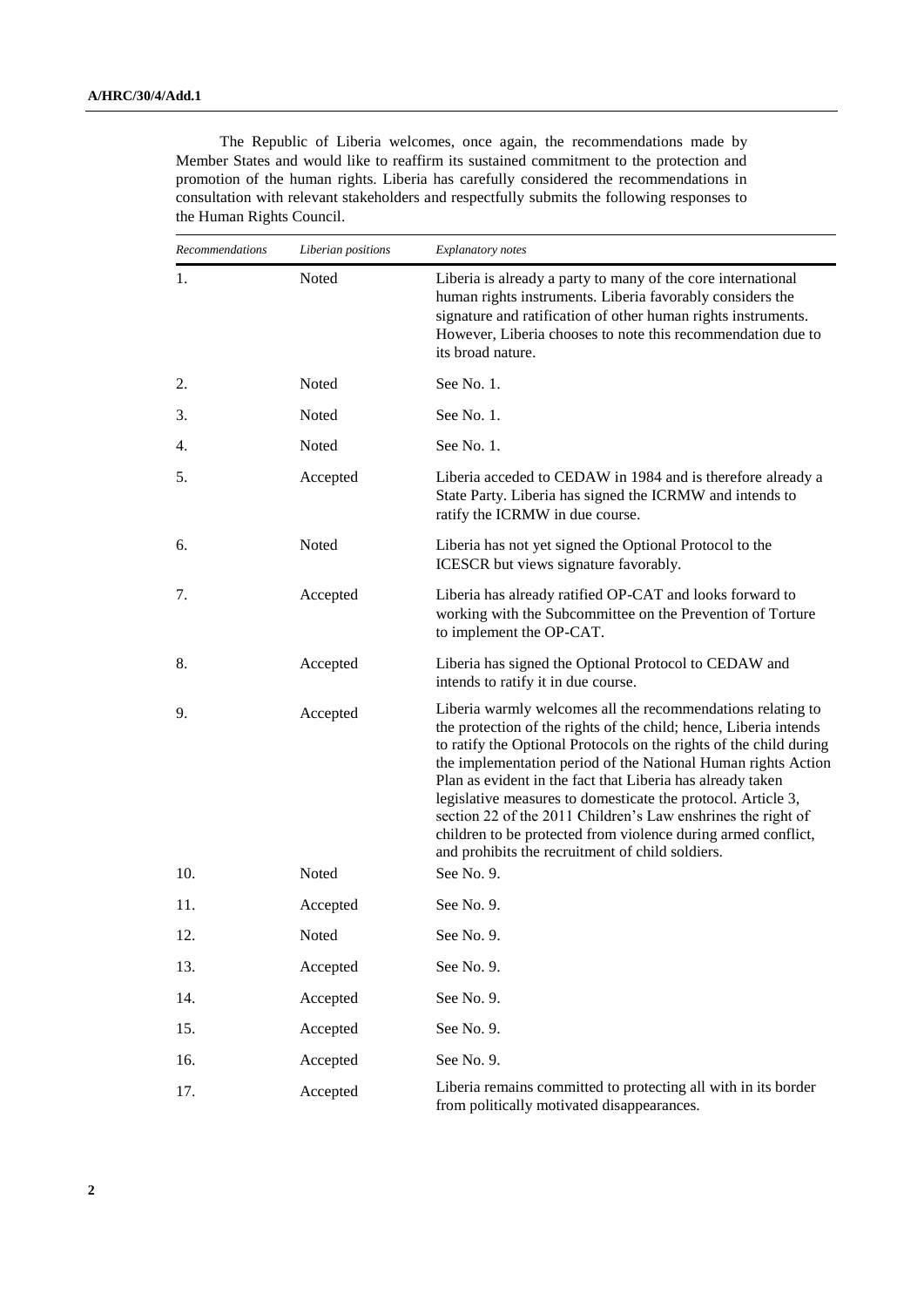| 18. | Accepted | See No. 17.                                                                                                                                                                                                                                       |
|-----|----------|---------------------------------------------------------------------------------------------------------------------------------------------------------------------------------------------------------------------------------------------------|
| 19. | Accepted | See Nos. 5 and 17.                                                                                                                                                                                                                                |
| 20. | Accepted | See No. 5.                                                                                                                                                                                                                                        |
| 21. | Accepted | See No. 5.                                                                                                                                                                                                                                        |
| 22. | Noted    | Liberia has signed the Optional Protocol to the CRPD and<br>favorably considers ratification. Nonetheless, Liberia must<br>move cautiously in light of the financial and social<br>implications of ratifying human rights instruments.            |
| 23. | Noted    | The Government of Liberia intends to maintain the <i>de facto</i><br>moratorium on the death penalty until such time as the peace<br>and security is fully consolidated.                                                                          |
| 24. | Noted    | See No. 23.                                                                                                                                                                                                                                       |
| 25. | Noted    | See No. 23.                                                                                                                                                                                                                                       |
| 26. | Noted    | See No. 23.                                                                                                                                                                                                                                       |
| 27. | Noted    | See No. 23.                                                                                                                                                                                                                                       |
| 28. | Noted    | See No. 23.                                                                                                                                                                                                                                       |
| 29. | Noted    |                                                                                                                                                                                                                                                   |
| 30. | Noted    |                                                                                                                                                                                                                                                   |
| 31. | Noted    |                                                                                                                                                                                                                                                   |
| 32. | Noted    |                                                                                                                                                                                                                                                   |
| 33. | Noted    |                                                                                                                                                                                                                                                   |
| 34. | Noted    |                                                                                                                                                                                                                                                   |
| 35. | Noted    |                                                                                                                                                                                                                                                   |
| 36. | Noted    |                                                                                                                                                                                                                                                   |
| 37. | Noted    |                                                                                                                                                                                                                                                   |
| 38. | Noted    |                                                                                                                                                                                                                                                   |
| 39. | Noted    |                                                                                                                                                                                                                                                   |
| 40. | Accepted |                                                                                                                                                                                                                                                   |
| 41. | Noted    |                                                                                                                                                                                                                                                   |
| 42. | Noted    |                                                                                                                                                                                                                                                   |
| 43. | Accepted |                                                                                                                                                                                                                                                   |
| 44. | Accepted |                                                                                                                                                                                                                                                   |
| 45. | Accepted | The principle of equality is already included in the<br>Constitution under article 11(b), which provides that "all<br>persons, irrespective of ethnic background, race, sex, creed,<br>place of origin, or political opinion, are entitled to the |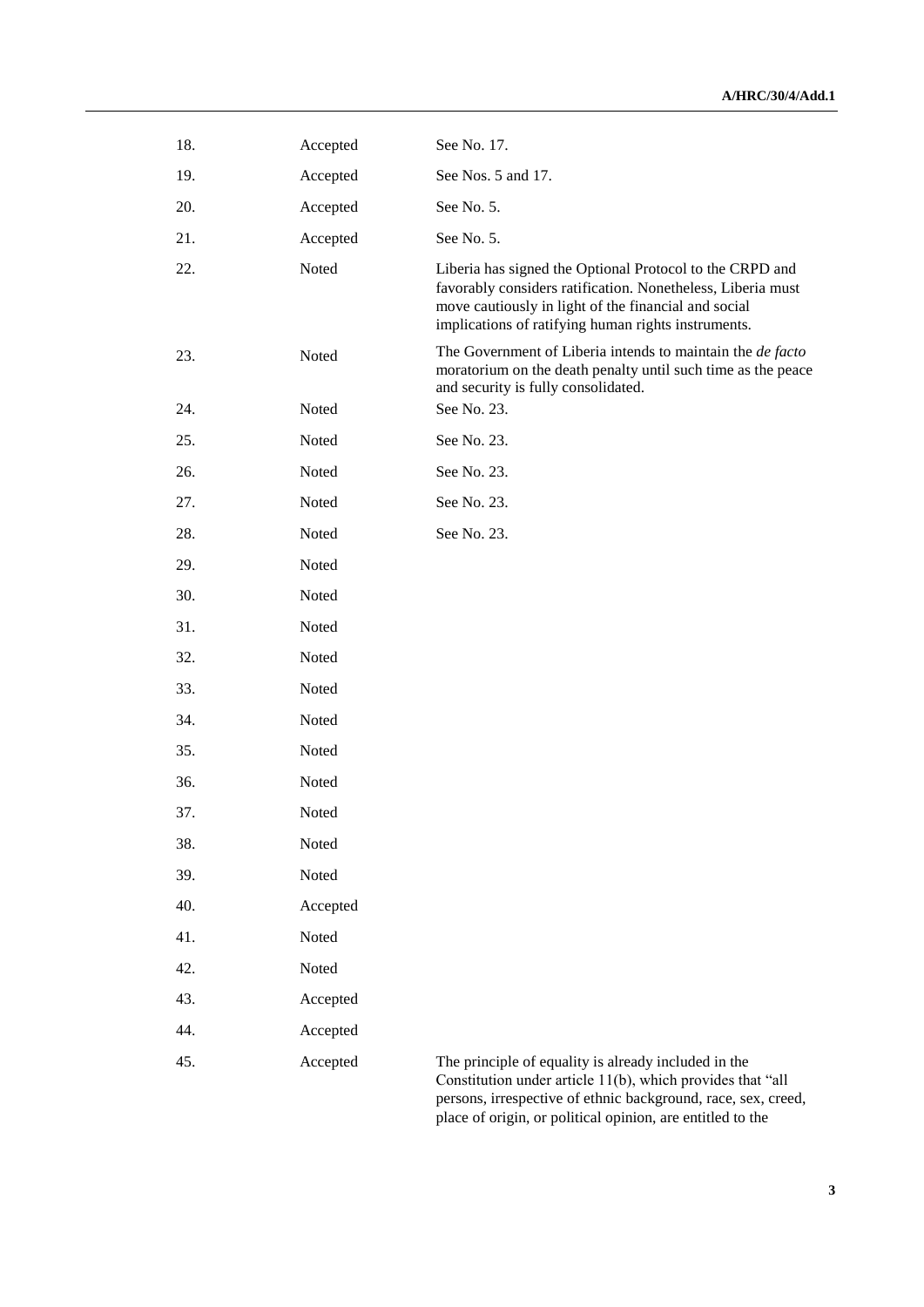|     |          | Nonetheless, a number of provisions that further clarify the<br>equal rights of men and women are included in the<br>recommendations made by the Constitution Review<br>Committee. As noted, these provide for equal access to<br>economic and social opportunities and greater participation in<br>governance and national affairs. |
|-----|----------|--------------------------------------------------------------------------------------------------------------------------------------------------------------------------------------------------------------------------------------------------------------------------------------------------------------------------------------|
| 46. | Accepted | See No. 45.                                                                                                                                                                                                                                                                                                                          |
| 47. | Accepted |                                                                                                                                                                                                                                                                                                                                      |
| 48. | Accepted | See No. 45.                                                                                                                                                                                                                                                                                                                          |
| 49. | Accepted |                                                                                                                                                                                                                                                                                                                                      |
| 50. | Accepted |                                                                                                                                                                                                                                                                                                                                      |
| 51. | Accepted |                                                                                                                                                                                                                                                                                                                                      |
| 52. | Accepted |                                                                                                                                                                                                                                                                                                                                      |
| 53. | Accepted | Liberia believes that the Children's Law domesticates the vast<br>majority of the provisions of the CRC, but acknowledges the<br>need to undertake further review to ensure that this and other<br>laws are in conformity with the CRC.                                                                                              |
| 54. | Accepted | Liberia wishes to re-engage with the SPT to create a national<br>preventative mechanism (NPM). A provision to create an<br>NPM has been included in a proposed anti-torture bill<br>currently under consideration by the Legislature.                                                                                                |
| 55. | Noted    | There are no laws in Liberia that expressly discriminate<br>against human rights defenders.                                                                                                                                                                                                                                          |
| 56. | Noted    | Liberia does not have any laws that expressly restrict these<br>activities. The Press Union of Liberia, in collaboration with<br>the Independent Information Commission, has drafted an act<br>to decriminalize aspects of defamation and libel, which is now<br>under consideration by the Legislature.                             |
| 57. | Accepted | A draft Domestic Violence Act was submitted to the<br>Legislature in August following the submission of the<br>national report in 2015.                                                                                                                                                                                              |
| 58. | Accepted | Liberia has already done so through article 4 of the Children's<br>Law.                                                                                                                                                                                                                                                              |
| 59. | Accepted | This right is already protected under article 28 of the 1986<br>Constitution, thereby nullifying provisions of the Alien<br>Nationality Law promulgated under the 1847 Constitution.                                                                                                                                                 |
| 60. | Accepted | The draft Domestic Violence Act contains a provision<br>explicitly prohibiting FGM on children under the age of 18<br>and on adults 18 and over who do not consent to the practice.<br>If adopted, this will criminalize FGM performed on children<br>in the context of domestic relationships.                                      |

fundamental rights and freedoms of the individual..."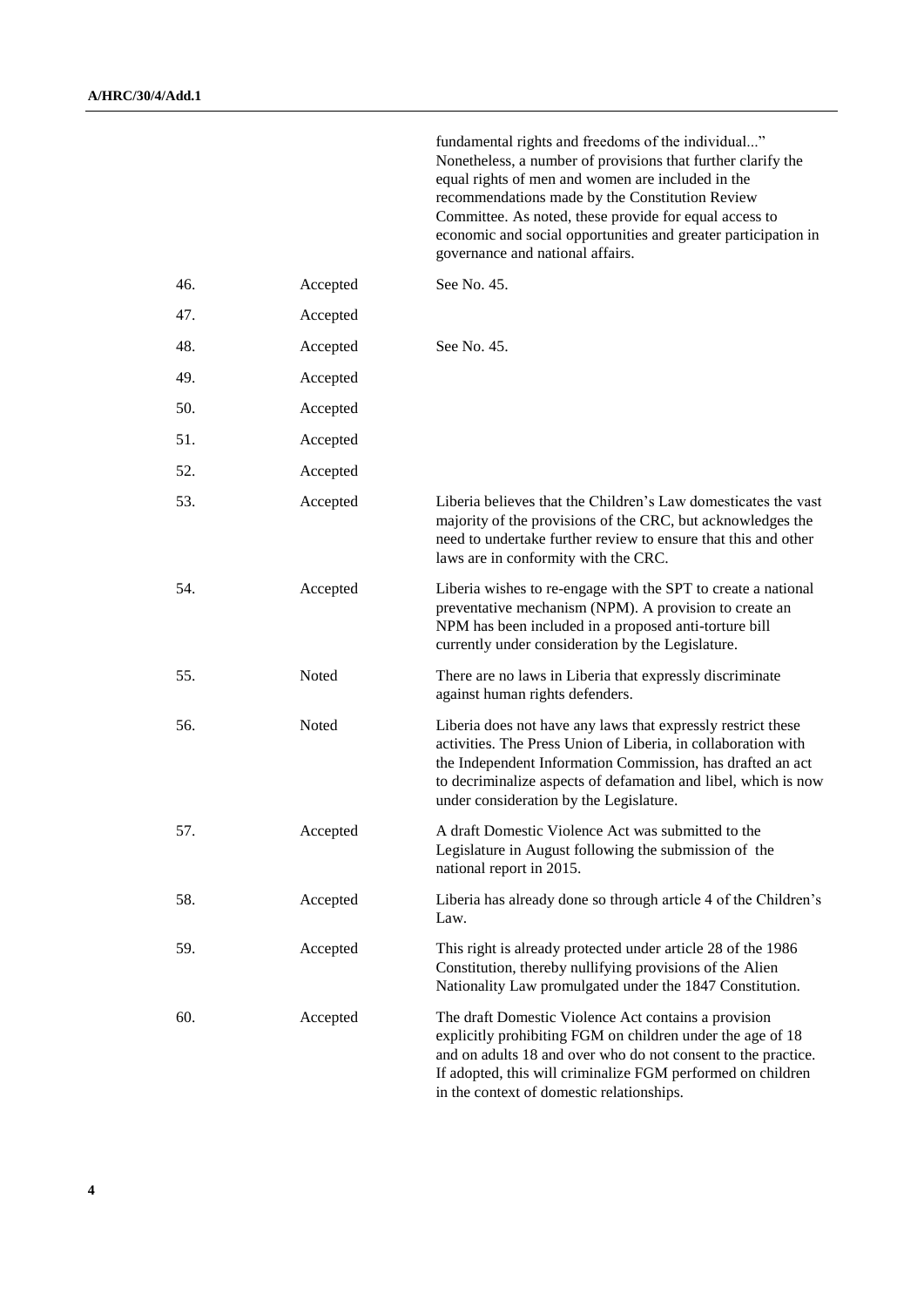| 61. | Accepted | See No. 60. The Supreme Court has already ruled that the<br>practice of trial by ordeal is illegal. The draft Domestic<br>Violence Act also prohibits trial by ordeal, "sassywood," and<br>"other cultural torture."                                                                                                                                                               |
|-----|----------|------------------------------------------------------------------------------------------------------------------------------------------------------------------------------------------------------------------------------------------------------------------------------------------------------------------------------------------------------------------------------------|
| 62. | Accepted | See No. 60. Liberia welcomes those aspects of the<br>recommendation that provide for increasing awareness on the<br>harmful consequences of FGM., and, as noted in its National<br>Report, has already taken measures to do so.                                                                                                                                                    |
| 63. | Accepted | As noted, the Act is before the Legislature.                                                                                                                                                                                                                                                                                                                                       |
| 64. | Accepted | Liberia accepts all provisions of this recommendation.                                                                                                                                                                                                                                                                                                                             |
| 65. | Accepted | See No. 45.                                                                                                                                                                                                                                                                                                                                                                        |
| 66. | Accepted | See No. 59.                                                                                                                                                                                                                                                                                                                                                                        |
| 67. | Accepted | See No. 60                                                                                                                                                                                                                                                                                                                                                                         |
| 68. | Accepted | This is a crucial component of Liberia's security transition<br>plan. SGBV Units of the Ministry of Justice will be<br>established at all five regional justice and security hubs, and<br>officers of the Women and Children Protection Section<br>(WACPS) of the Liberia National Police (LNP) will be<br>assigned at all five hubs.                                              |
| 69. | Accepted | Efforts to improve access to justice for victims of SGBV and<br>the investigative capacity of the LNP are ongoing.                                                                                                                                                                                                                                                                 |
| 70. | Accepted | See No. 69.                                                                                                                                                                                                                                                                                                                                                                        |
| 71. | Accepted | The Government jointly with the UN has developed<br>comprehensive prevention strategy which is currently being<br>re-launched.                                                                                                                                                                                                                                                     |
| 72. | Accepted |                                                                                                                                                                                                                                                                                                                                                                                    |
| 73. | Accepted | See No. 53.                                                                                                                                                                                                                                                                                                                                                                        |
| 74. | Accepted | The Children's Law addresses child labour and exploitation,<br>as does the Anti-Human Trafficking Act. In 2014, Liberia also<br>launched a national policy to fight human trafficking. Liberia<br>is committed to abolishing the worst forms of child labour.                                                                                                                      |
| 75. | Noted    | It is not the policy of the State to discriminate based on LBGT<br>status. However, the Government must proceed with caution<br>due to the religious and cultural climate of Liberia in this<br>regard. Robust awareness and sensitization on this matter,<br>which is ongoing, will must inform the Government on the<br>proper course of action before any such action is taken. |
| 76. | Noted    | See No. 75.                                                                                                                                                                                                                                                                                                                                                                        |
| 77. | Noted    | See No. 75.                                                                                                                                                                                                                                                                                                                                                                        |
| 78. | Noted    | See No. 75.                                                                                                                                                                                                                                                                                                                                                                        |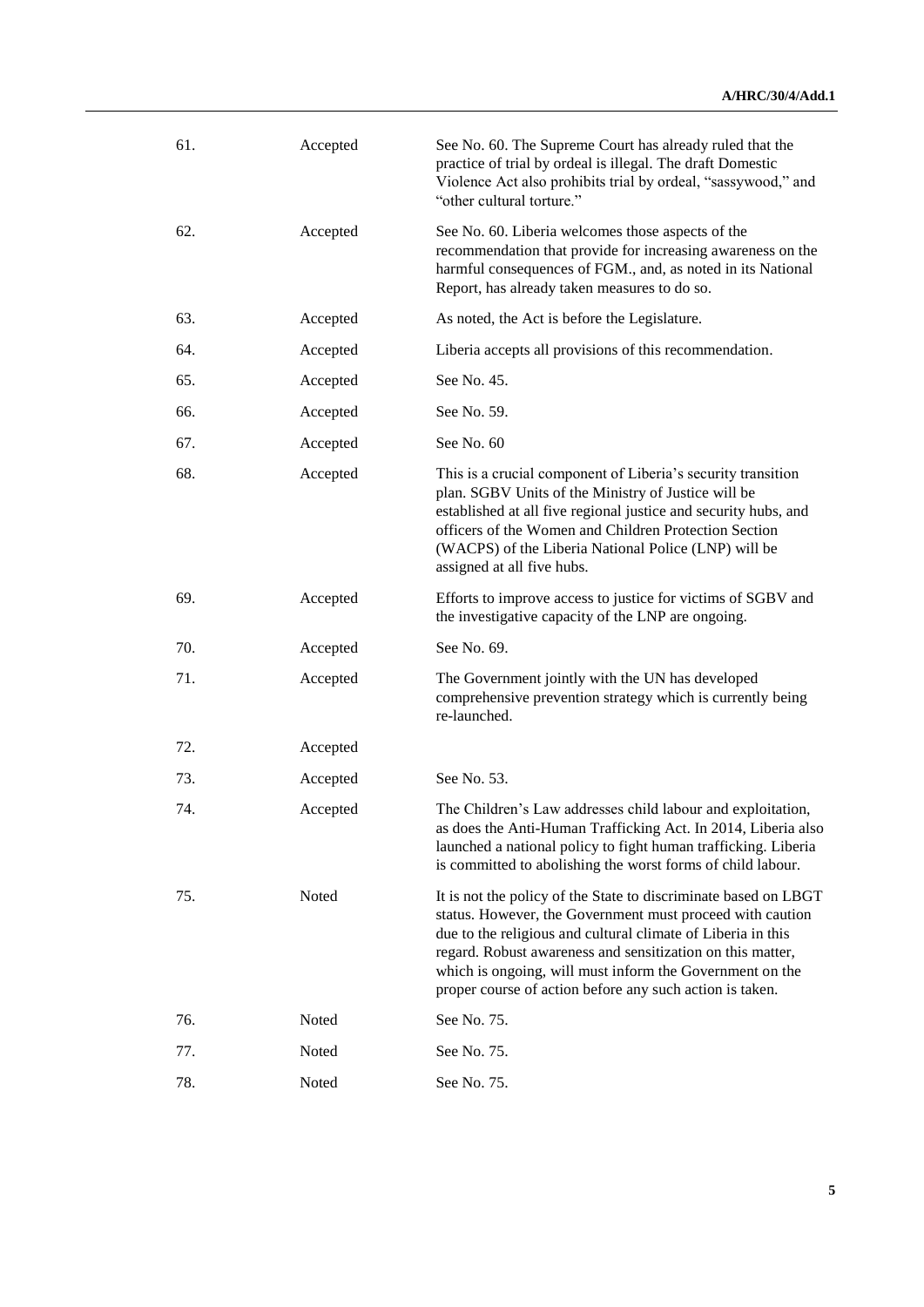| 79.  | Noted    | See No. 75.                                                                                                                                                                                                                                                                         |
|------|----------|-------------------------------------------------------------------------------------------------------------------------------------------------------------------------------------------------------------------------------------------------------------------------------------|
| 80.  | Noted    | See No. 75.                                                                                                                                                                                                                                                                         |
| 81.  | Noted    | See No. 75.                                                                                                                                                                                                                                                                         |
| 82.  | Noted    | See No. 75.                                                                                                                                                                                                                                                                         |
| 83.  | Accepted |                                                                                                                                                                                                                                                                                     |
| 84.  | Accepted | Needs capacity and technical support.                                                                                                                                                                                                                                               |
| 85.  | Accepted | See No. 84.                                                                                                                                                                                                                                                                         |
| 86.  | Accepted | See No. 84.                                                                                                                                                                                                                                                                         |
| 87.  | Accepted | See No. 84.                                                                                                                                                                                                                                                                         |
| 88.  | Accepted | See No. 84.                                                                                                                                                                                                                                                                         |
| 89.  | Accepted | See No. 84.                                                                                                                                                                                                                                                                         |
| 90.  | Accepted | See No. 84.                                                                                                                                                                                                                                                                         |
| 91.  | Accepted | See No. 84.                                                                                                                                                                                                                                                                         |
| 92.  | Accepted |                                                                                                                                                                                                                                                                                     |
| 93.  | Accepted |                                                                                                                                                                                                                                                                                     |
| 94.  | Accepted |                                                                                                                                                                                                                                                                                     |
| 95.  | Accepted | The Constitution Review Committee has advanced a<br>recommendation to amend the Constitution to enhance<br>protection of the rights of persons with disabilities. Liberia<br>also has included the protection of vulnerable persons in<br>strategies such as the NHRAP and the AFT. |
| 96.  | Accepted | See No. 72.                                                                                                                                                                                                                                                                         |
| 97.  | Accepted | See Nos. 72 and 95.                                                                                                                                                                                                                                                                 |
| 98.  | Accepted | The draft Domestic Violence Act is before the Legislature.                                                                                                                                                                                                                          |
| 99.  | Accepted | Liberia welcomes this recommendation. See also No. 60.                                                                                                                                                                                                                              |
| 100. | Accepted | See Note 99                                                                                                                                                                                                                                                                         |
| 101. | Accepted | See No.99.                                                                                                                                                                                                                                                                          |
| 102. | Accepted |                                                                                                                                                                                                                                                                                     |
| 103. | Accepted | Liberia has already begun developing human rights indicators<br>to track implementation of the NHRAP.                                                                                                                                                                               |
| 104. | Accepted |                                                                                                                                                                                                                                                                                     |
| 105. | Accepted | A national strategy on treaty body reporting has been<br>developed, and a draft Common Core Document finalized.                                                                                                                                                                     |
| 106. | Accepted |                                                                                                                                                                                                                                                                                     |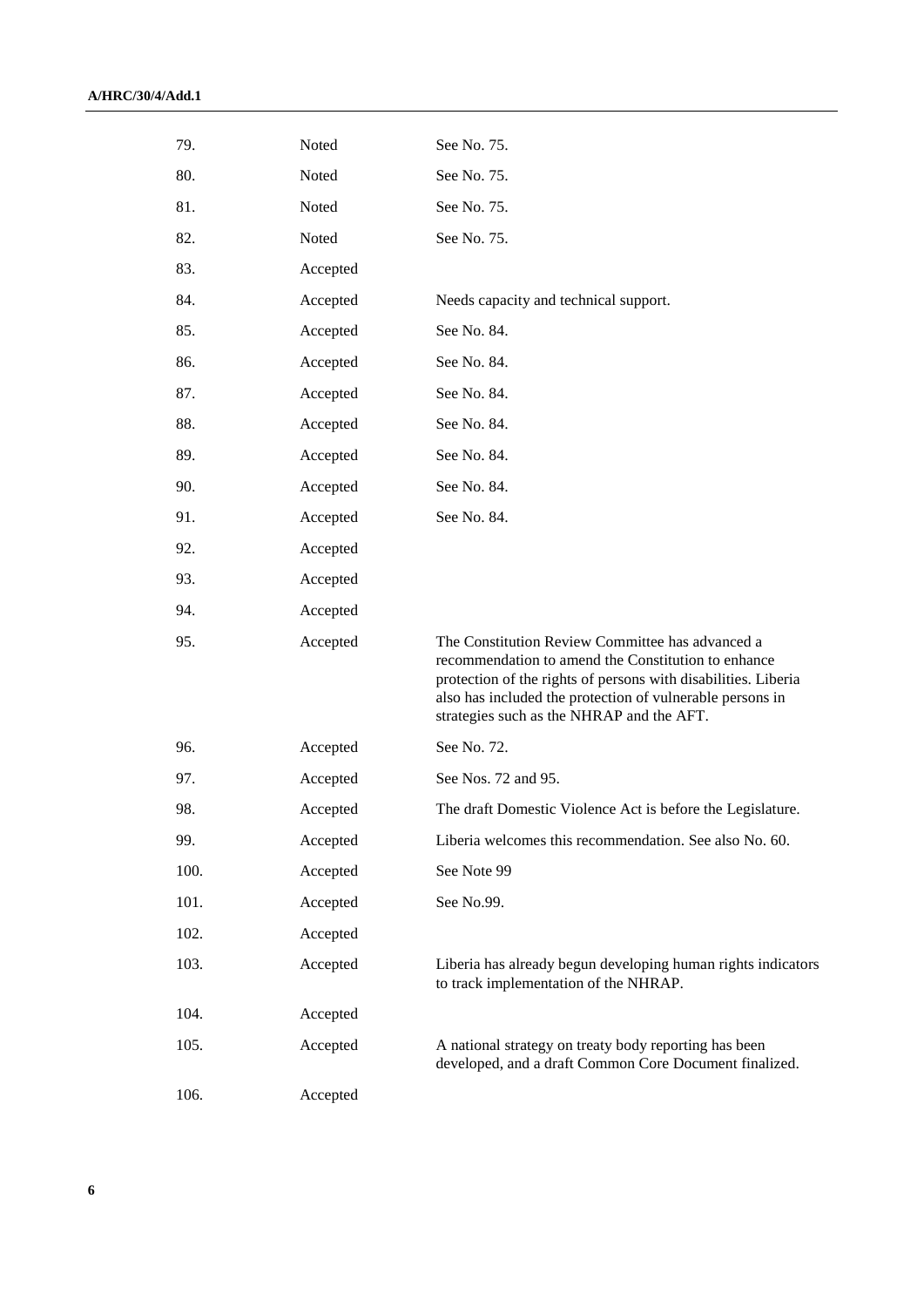| 107. | Accepted | See No. 106.                                                        |
|------|----------|---------------------------------------------------------------------|
| 108. | Accepted | See No. 106.                                                        |
| 109. | Accepted | A Standing Invitation to the Special Procedures has been<br>issued. |
| 110. | Accepted | See No. 109.                                                        |
| 111. | Accepted | See No. 109.                                                        |
| 112. | Accepted | See No. 109.                                                        |
| 113. | Accepted | See No. 109.                                                        |
| 114. | Accepted | See No. 109.                                                        |
| 115. | Accepted |                                                                     |
| 116. | Accepted |                                                                     |
| 117. | Accepted |                                                                     |
| 118. | Accepted | See No. 45.                                                         |
| 119. | Accepted | See No. 45.                                                         |
| 120. | Accepted |                                                                     |
| 121. | Accepted | See No. 75.                                                         |
| 122. | Noted    | See No. 75.                                                         |
| 123. | Accepted | See No. 75.                                                         |
| 124. | Accepted |                                                                     |
| 125. | Accepted |                                                                     |
| 126. | Accepted | See No. 68.                                                         |
| 127. | Accepted |                                                                     |
| 128. | Accepted | See note 60.                                                        |
| 129. | Accepted |                                                                     |
| 130. | Accepted | See note 60                                                         |
| 131. | Accepted | See No. 60.                                                         |
| 132. | Accepted | See No. 60.                                                         |
| 133. | Accepted | See No. 60.                                                         |
| 134. | Accepted | See Nos. 68 and 69.                                                 |
| 135. | Accepted | See Nos. 68 and 69.                                                 |
| 136. | Accepted |                                                                     |
| 137. | Accepted |                                                                     |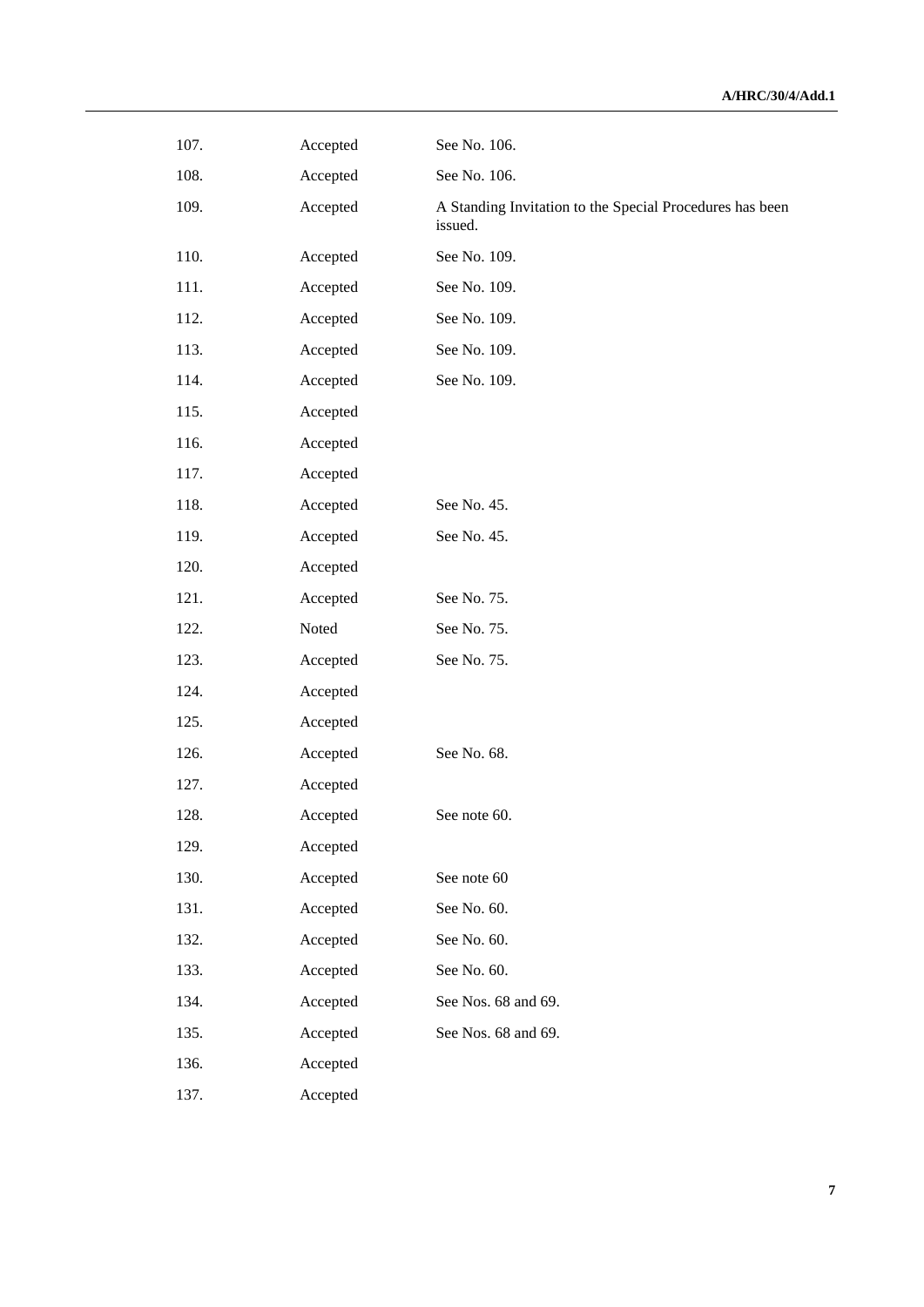| 138. | Accepted |                                                                                                                                                                                                                                             |
|------|----------|---------------------------------------------------------------------------------------------------------------------------------------------------------------------------------------------------------------------------------------------|
| 139. | Accepted |                                                                                                                                                                                                                                             |
| 140. | Accepted |                                                                                                                                                                                                                                             |
| 141. | Accepted | See Nos. 60.                                                                                                                                                                                                                                |
| 142. | Accepted | See No. 60.                                                                                                                                                                                                                                 |
| 143. | Accepted | See No. 149.                                                                                                                                                                                                                                |
| 144. | Accepted |                                                                                                                                                                                                                                             |
| 145. | Accepted |                                                                                                                                                                                                                                             |
| 146. | Accepted | See Nos. 60.                                                                                                                                                                                                                                |
| 147. | Accepted | See No. 62                                                                                                                                                                                                                                  |
| 148. | Accepted | See No. 74.                                                                                                                                                                                                                                 |
| 149. | Noted    |                                                                                                                                                                                                                                             |
| 150. | Accepted |                                                                                                                                                                                                                                             |
| 151. | Accepted |                                                                                                                                                                                                                                             |
| 152. | Accepted |                                                                                                                                                                                                                                             |
| 153. | Accepted | Following the submission of the National Report, the Minister<br>of Justice established an anti-corruption litigation unit within<br>the Ministry of Justice.                                                                               |
| 154. | Accepted |                                                                                                                                                                                                                                             |
| 155. | Accepted |                                                                                                                                                                                                                                             |
| 156. | Accepted | The Government of Liberia will involve the expertise of the<br>SPT and other partners to further address this recommendation.                                                                                                               |
| 157. | Accepted | The Juvenile Justice Diversion Programme is addressing this<br>recommendation.                                                                                                                                                              |
| 158. | Accepted |                                                                                                                                                                                                                                             |
| 159. | Accepted |                                                                                                                                                                                                                                             |
| 160. | Accepted |                                                                                                                                                                                                                                             |
| 161. | Accepted | In addition to operational responsibility, the government is<br>gradually assuming financial responsibility for the regional<br>justice and security hubs.                                                                                  |
| 162. | Accepted | See No. 157. Liberian laws do not provide for preventive<br>detention.                                                                                                                                                                      |
| 163. | Accepted |                                                                                                                                                                                                                                             |
| 164. | Accepted | Liberia accepts this recommendation, subject to the ruling of the<br>Supreme Court on the constitutionality of some of the<br>recommendations, and also subject to available resources and<br>the political implications of implementation. |
| 165. | Accepted |                                                                                                                                                                                                                                             |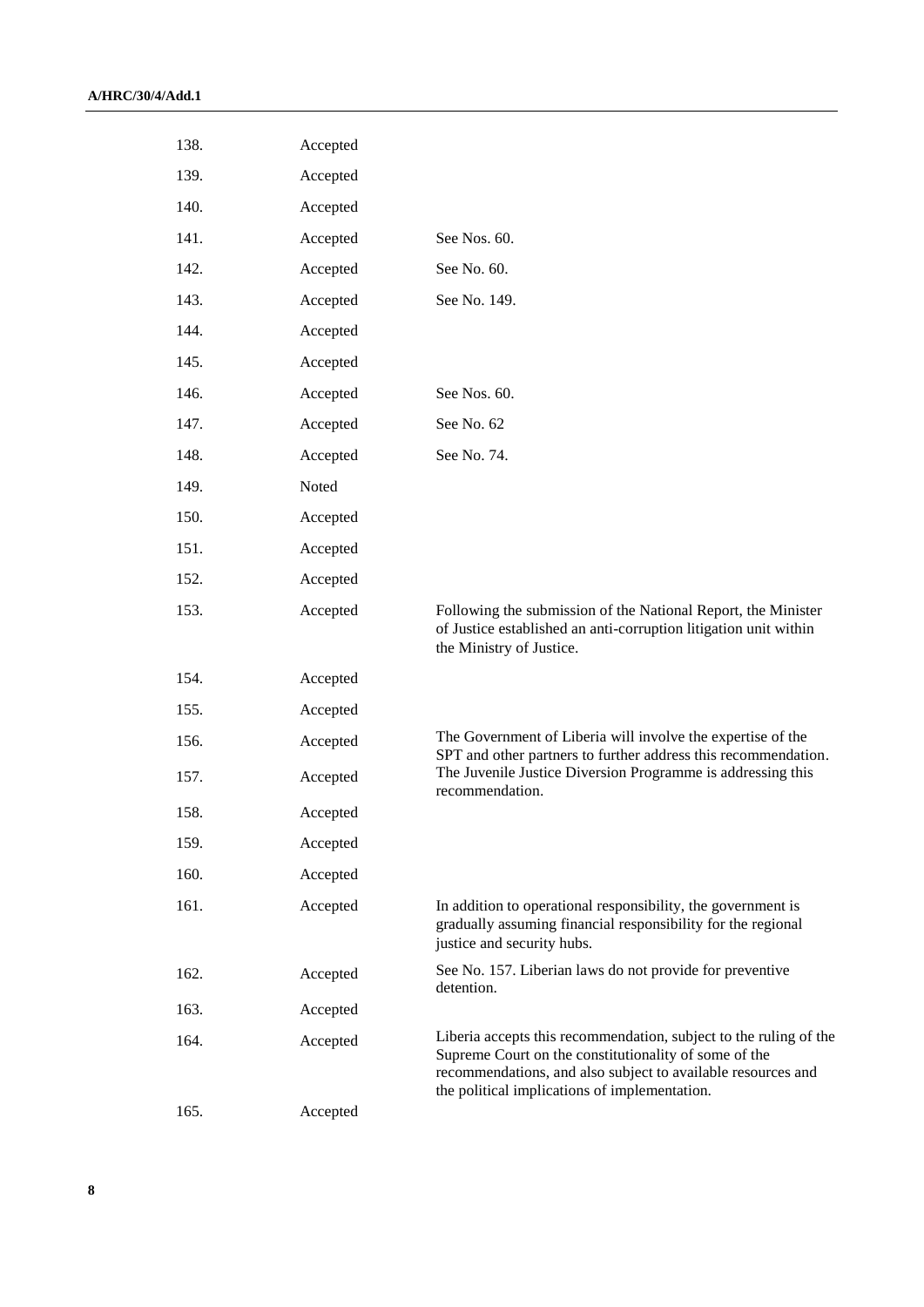| 166. | Accepted |                                                                                                                                                                                                                                                                                                                                                                                                                                                                                                       |
|------|----------|-------------------------------------------------------------------------------------------------------------------------------------------------------------------------------------------------------------------------------------------------------------------------------------------------------------------------------------------------------------------------------------------------------------------------------------------------------------------------------------------------------|
| 167. | Accepted |                                                                                                                                                                                                                                                                                                                                                                                                                                                                                                       |
| 168. | Accepted | Liberia has made improvement in this area a key pillar of its<br>Agenda for Transformation and is striving to improve the<br>standard of living. The Government's focus on health and<br>education under the post Ebola Recovery Plan will also help to<br>improve the standard of living.                                                                                                                                                                                                            |
| 169. | Accepted |                                                                                                                                                                                                                                                                                                                                                                                                                                                                                                       |
| 170. | Accepted | See No.168                                                                                                                                                                                                                                                                                                                                                                                                                                                                                            |
| 171. | Accepted |                                                                                                                                                                                                                                                                                                                                                                                                                                                                                                       |
| 172. | Accepted |                                                                                                                                                                                                                                                                                                                                                                                                                                                                                                       |
| 173. | Accepted |                                                                                                                                                                                                                                                                                                                                                                                                                                                                                                       |
| 174. | Accepted |                                                                                                                                                                                                                                                                                                                                                                                                                                                                                                       |
| 175. | Accepted | This is provided for in the National Plan for Health and Social<br>Welfare and in the Agenda for Transformation. Liberia has<br>also been working with international partners to improve<br>health care services and delivery following the Ebola outbreak<br>as a matter of high priority.                                                                                                                                                                                                           |
| 176. | Accepted | See No. 175.                                                                                                                                                                                                                                                                                                                                                                                                                                                                                          |
| 177. | Accepted | See No. 175.                                                                                                                                                                                                                                                                                                                                                                                                                                                                                          |
| 178. | Accepted | The Government has developed a post-Ebola recovery plan in<br>close collaboration with Guinea and Sierra Leone, aimed at<br>addressing the impact of Ebola on the economy and to lessen<br>the social effects thereof.                                                                                                                                                                                                                                                                                |
| 179. | Accepted |                                                                                                                                                                                                                                                                                                                                                                                                                                                                                                       |
| 180. | Accepted |                                                                                                                                                                                                                                                                                                                                                                                                                                                                                                       |
| 181. | Accepted | See Nos. 175, 181. The New Education Reform Law of 2011<br>provides for compulsory education for boys and girls. Liberia<br>has also formulated a new educational strategy to strengthen the<br>school system, which provides for the construction of schools<br>around the country, a revamped curriculum, and measures to<br>strengthen the quality and integrity of the educational<br>experience. It also provides for recreational facilities as part of<br>these more comprehensive facilities. |
| 182. | Accepted | The Constitution Review Committee has accepted a<br>recommendation to enhance the protection of persons with<br>disabilities, in particular with regard to their right to education.                                                                                                                                                                                                                                                                                                                  |
| 183. | Accepted |                                                                                                                                                                                                                                                                                                                                                                                                                                                                                                       |
| 184. | Accepted |                                                                                                                                                                                                                                                                                                                                                                                                                                                                                                       |
| 185. | Accepted | This recommendation has been implemented since Liberia was<br>declared Ebola free by the WHO.                                                                                                                                                                                                                                                                                                                                                                                                         |